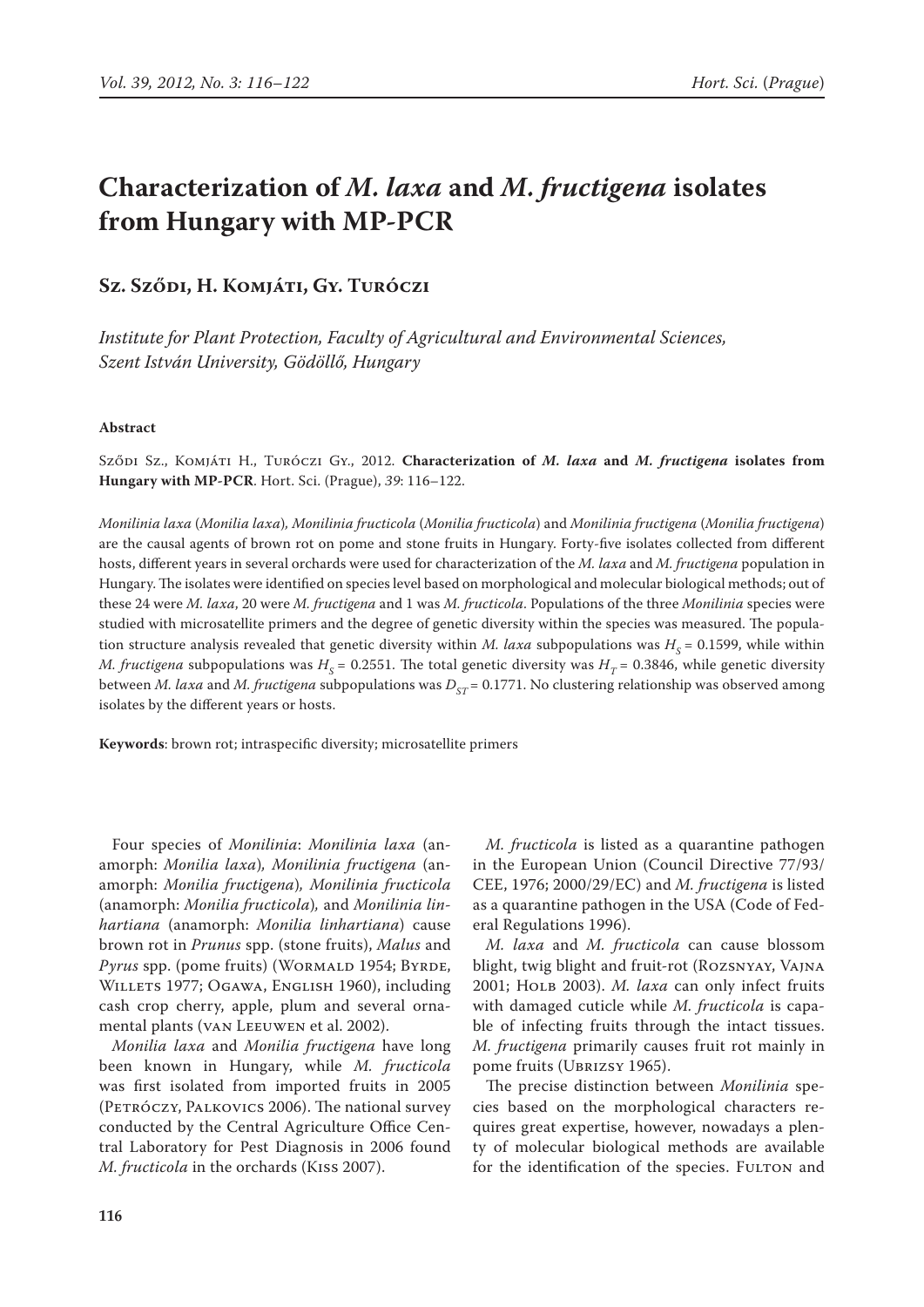Brown (1997) located a group I intron in the ribosomal small subunit (SSU) gene of *M. fructicola*. Ioos and Frey (2000) developed a rapid identification method of the *Monilinia* species in a single PCR-run. In recent times, with the development of the multiplex PCR method, the identification of *Monilinia* species based on the size of the PCR products became easier (COTE et al. 2004).

GELL et al. (2007) were the first in Europe to study *M. laxa* populations from several orchards in Spain, using RAPD markers revealing the highest genetic diversity within subpopulations. GRIL et al. (2008) analyzed the genetic diversity and relationships of *Monilinia laxa* isolates obtained from different host plants with amplified fragment length polymorphism (AFLP) marker system. Their results showed host restricted specialization of isolates, with *M. laxa* isolates from apple clearly distinguished.

In the present study, the genetic variation in the populations of three *Monilinia* species (*M. laxa, M. fructigena* and *M. fructicola*), present in Hungary on different host-plants and in different locations was investigated for the level of host-specialisation by applying microsatellite primers (MP-PCR).

#### **MATERIAL AND METHODS**

**Collection and description of isolates**. Isolates obtained from natural infections were collected from several orchards in various years and from different hosts in Hungary. Altogether 44 isolates of the 2 *Monilinia species* (*M. laxa* and *M. fructigena*) from 9 different hosts, collected between 2002 and 2007 were used in this study (Table 1). The only *M. fructicola* isolate was from isolates collected during the national survey in 2006 (Kiss 2007).

Small tissue pieces were dissected from the edges of single lesions of fruits or twig cancers. The infected tissue samples were incubated in Petri dishes on potato-dextrose agar (PDA) medium amended with 0.5 g/l of chloramphenicol at 25°C for 2 days. Sporulation was induced by growing mycelia at 5°C for 3 months on tomato agar (1% glucose, 2% agar, 14% tomato pulp with concentration of 2 %). Isolates were stored on PDA under mineral oil at 5°C. Species identification of the *Monilinia* isolates was based on morphological and conidia characteristics (BATRA 1991; LANE 2002).

**DNA extraction**. All fungal isolates were grown on potato-agar plates covered with sterile fabric discs to facilitate the subsequent removal of the

mycelium from the agar. DNA was extracted from 20 mg mycelium that was pulverised in a mortar in liquid  $N_2$  using the DNA extraction KIT (Fermentas, St. Leon-Rot, Germany). The genomic DNA pellet was suspended in 20 µg/ml Rnase (Fermentas). The concentrations of the samples were quantified with spectrophotometry (SmartSpec Plus Spectrometer; Bio-Rad Laboratories, Inc., Budapest, Hungary) and the final concentration was set to 50 ng/ $\mu$ l. It was diluted 50 ng/ $\mu$ l for PCR used.

**Species-specific PCR**. Primer-pairs identified by Ioos and Frey (2000) were used for the determination of the species.

**MP-PCR amplification reactions**. The following seven microsatellite primers were used for MP-PCR:  $(CAC)_4$ RC,  $(GTG)_5$ ,  $(GATA)_{4}$ ,  $(GAG)_4$ RC,  $(GTC)_{5}$ , T<sub>3</sub>B and M13 (INTELMANN, SPRING 2002).

Amplification reactions were carried out in the volume of 25 µl solution containing 50 ng of template DNA; 1.5mM  $MgCl_2$ ; 1× reaction buffer; 1U Taq polymerase (Fermentas); 100µM dNTP; 1µM of each primers and sterile milliQ water. There was also a negative control created without using DNA. All the reactions were repeated with all the isolates three times with each primer.

The PCR amplification reactions were performed in PCR System 2700 (Applied Biosystem, Forest City, USA) according to the following steps: an initial denaturation (at 94°C for 3 min) followed by 38 cycles of denaturation (at 94°C for 30 s), annealing (at 55°C for 30 s), extension (at 72°C for 2 min), and a final extension (at 72°C for 7 min).

The PCR products were separated with electrophoresis in 1.5% agarose gel in 0.5× TBE buffer at 50 V for 50 min and the gels were stained with ethidium bromide and photographed under UV light (F1- F2 Fuses type T2A; Bio-Rad Laboratories, Inc., Milan, Italy).

**Data analysis**. Genetic variation among all pairs of isolates was calculated in a way that presence or absence of each amplified band was marked with 1 or 0, and all bands were weighed equally. The data were grouped into a matrix and – using the Treecon program pack (VAN DE PEER, DE WACHTER 1997) – a dendrogram was made with UPGMA method considering the simple matching coefficient.

**Analysis of gene diversity and structure of population**. Gene diversity in the total population  $(H_T)$  was divided into gene diversities within  $(H_S)$ and between  $(D_{ST})$  subpopulations,  $H_T = H_S + D_{ST}$ (Nei 1987; Takezaki, Nei 1996).

Genetic differentiation relative to the total population was calculated by the coefficient of gene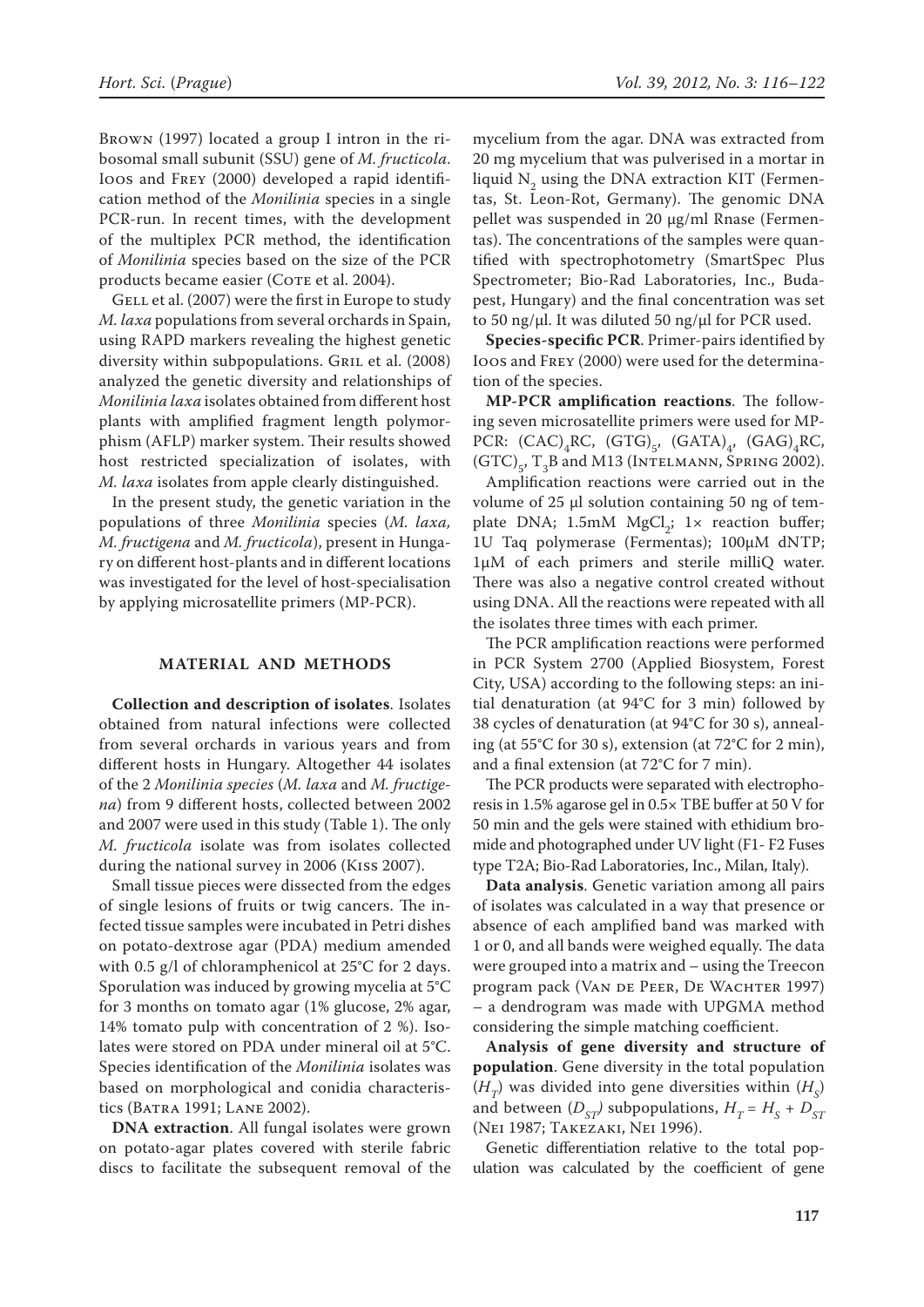|                                           |                    | Amplification with the primer pair |                           |                    |                                                                        |                             |        |
|-------------------------------------------|--------------------|------------------------------------|---------------------------|--------------------|------------------------------------------------------------------------|-----------------------------|--------|
| Isolate name                              | host               | part of<br>the plant               | year of<br>isola-<br>tion | source             | specific for $[ (+)$ specific reaction;<br>$(-)$ no specific reaction] |                             |        |
|                                           |                    |                                    |                           |                    | M. laxa                                                                | M. fructigena M. fructicola |        |
| Sz1, Sz6                                  | Armeniaca vulgaris | fruit                              | 2004                      | Kunmadaras         | $\ddot{}$                                                              |                             |        |
| Sz2                                       | Cerasus vulgaris   | fruit                              | 2004                      | Kunmadaras         | $+$                                                                    |                             |        |
| Sz5                                       | Cerasus avium      | fruit                              | 2004                      | Dunaföldvár        | $^{+}$                                                                 |                             |        |
| Sz12                                      | Prunus domestica   | fruit                              | 2004                      | Kunmadaras         | $^{+}$                                                                 |                             |        |
| Sz14                                      | Cerasus vulgaris   | fruit                              | 2004                      | Tiszabura          | $^{+}$                                                                 |                             |        |
| Sz19                                      | Cerasus avium      | fruit                              | 2002                      | Vas county         | $^{+}$                                                                 |                             |        |
| Sz20                                      | Cerasus vulgaris   | fruit                              | 2002                      | Vas county         | $+$                                                                    |                             |        |
| Sz38, Sz40, Sz43, Sz44 Amygdalus communis |                    | shoot                              | 2004                      | Érd                | $\ddot{}$                                                              |                             |        |
| Sz53                                      | Malus domestica    | fruit                              | 2004                      | Gödöllő            | $\ddot{}$                                                              |                             |        |
| Sz54                                      | Cerasus vulgaris   | fruit                              | 2005                      | Budapest           | $^{+}$                                                                 |                             |        |
| Sz66                                      | Cerasus vulgaris   | fruit                              | 2005                      | Érd                | $^{+}$                                                                 |                             |        |
| FC1                                       | Armeniaca vulgaris | fruit                              | 2006                      | Csongrád<br>county | $\ddot{}$                                                              |                             |        |
| Sz78                                      | Armeniaca vulgaris | fruit                              | 2005                      | Kunmadaras         | $+$                                                                    |                             |        |
| Sz128                                     | Cerasus vulgaris   | fruit                              | 2007                      | Kunmadaras         | $+$                                                                    |                             |        |
| B1, B6, B25                               | Prunus domestica   | fruit                              | 2004                      | Kisvárda           | $+$                                                                    |                             |        |
| B <sub>28</sub> a                         | Persica vulgaris   | fruit                              | 2004                      | Kisvárda           | $^{+}$                                                                 |                             |        |
| Sz8                                       | Malus domestica    | fruit                              | 2004                      | Kunmadaras         |                                                                        | $+$                         |        |
| Sz35                                      | Malus domestica    | shoot                              | 2004                      | Gödöllő            |                                                                        | $\ddot{}$                   |        |
| Sz37                                      | Cydonia oblonga    | fruit                              | 2004                      | Szada              |                                                                        | $+$                         |        |
| FC4                                       | Prunus domestica   | fruit                              | 2006                      | Vas county         |                                                                        | $^{+}$                      |        |
| Sz70, Sz71, Sz72, Sz75                    | Armeniaca vulgaris | fruit                              | 2005                      | Kunmadaras         |                                                                        | $^{+}$                      |        |
| Sz81, Sz83                                | Pyrus communis     | fruit                              | 2004                      | Kunmadaras         |                                                                        | $^{+}$                      |        |
| Sz86, Sz87, Sz89                          | Prunus domestica   | fruit                              | 2004                      | Kunmadaras         |                                                                        | $+$                         |        |
| Sz90                                      | Armeniaca vulgaris | fruit                              | 2004                      | Zsámbok            |                                                                        | $^{+}$                      |        |
| Sz96                                      | Malus domestica    | fruit                              | 2004                      | Zsámbok            |                                                                        | $+$                         |        |
| B5, B12                                   | Prunus domestica   | fruit                              | 2004                      | Kisvárda           |                                                                        | $\ddot{}$                   |        |
| <b>B20</b>                                | Malus domestica    | fruit                              | 2004                      | Kisvárda           |                                                                        | $\ddot{}$                   |        |
| FC <sub>2</sub>                           | Persica vulgaris   | fruit                              | 2006                      | Szolnok<br>county  |                                                                        |                             | $^{+}$ |

|  |  |  |  |  |  | Table 1. Origin of the <i>Monilia</i> isolates, the PCR reaction |  |  |  |
|--|--|--|--|--|--|------------------------------------------------------------------|--|--|--|
|--|--|--|--|--|--|------------------------------------------------------------------|--|--|--|

differentiation (Nei 1987; Takezaki, Nei 1996):  $G_{ST} = D_{ST}/H_T \times G_{ST}$  can take values between 0.0 (no differentiation between subpopulations) and 1.0 (complete identity within each subpopulation and complete differentiation between subpopulations).

## **RESULTS AND DISCUSSION**

Out of 45 isolates 24 were *M. laxa*, 20 were *M. fructigena* and 1 was *M. fructicola* (Table 1). Seven microsatellite primers were used to chart the 45 isolates. In the case of two primers  $[T_3B]$ and  $(GATA)_{4}$  out of the seven primers, reactions did not give amplification products. In the course of the testing of the 45 isolates altogether 52 bands were obtained in the case of five primers [(GAG)<sub>4</sub>RC, (CAC)<sub>4</sub>RC, (GTG)<sub>5</sub>, M13 and (GTC)<sub>5</sub>]. Thirteen bands were generated with  $GAG_4$  primer. The *M. laxa* and *M. fructigena* isolates gave a well-distinguishable pattern with this primer. The bands marked with circles in Fig. 1 had the size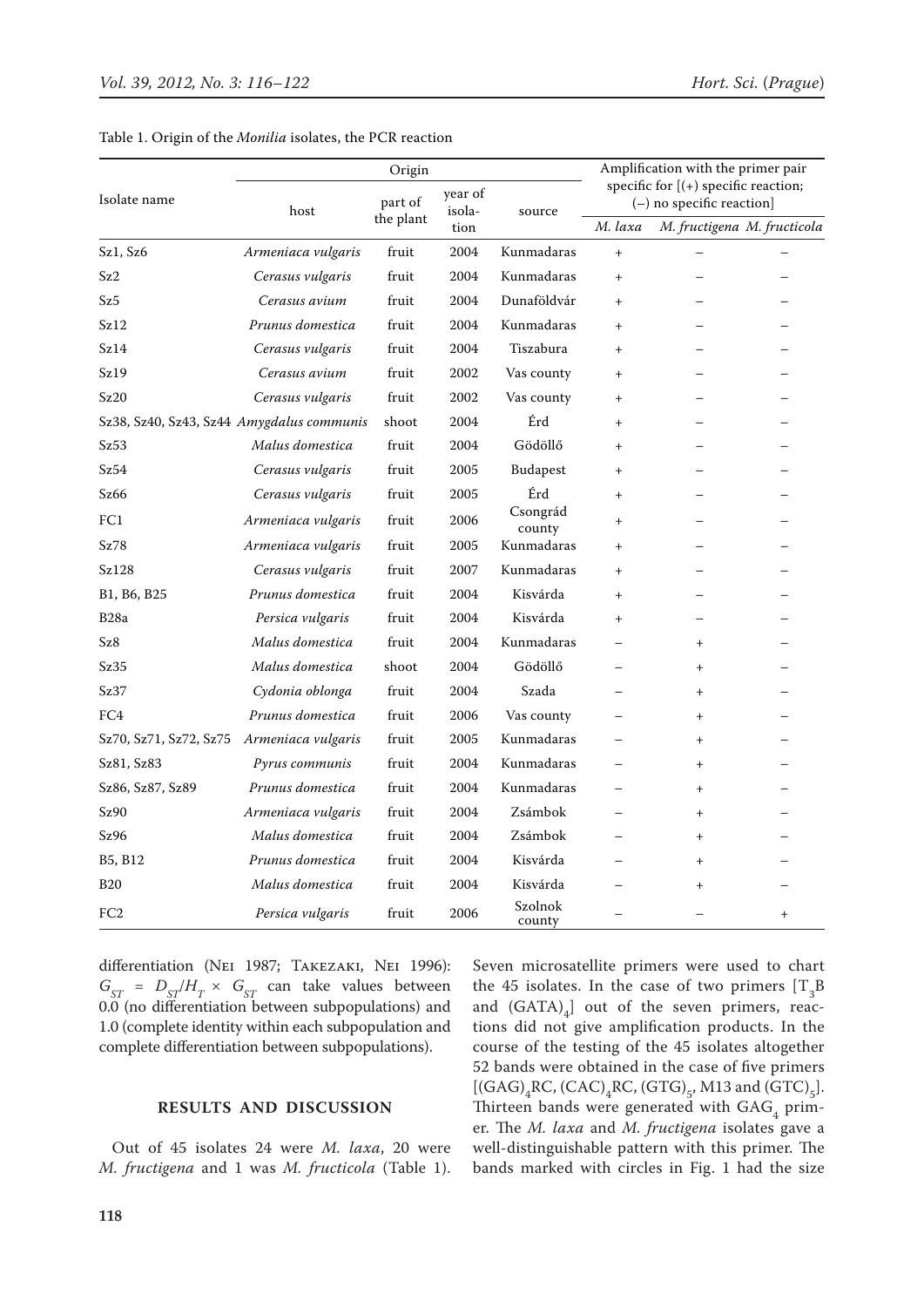

Fig. 1. PCR product from *Monilia* isolates generated by  $(\text{GAG}_{4})\text{RC}$ 

From left to right the gel contains the following isolates: Sz1, Sz2, Sz5, Sz6, Sz8, Sz12, Sz14, Sz19, Sz20, Sz35, Sz37, Sz38, Sz53, Sz54, Sz66, FC1. The bands marked with circles are characteristic of the *M. laxa* isolates and the bands marked with squares are characteristic of the *M. fructigena* isolates

of 2,500 bp and they are only characteristic of *M. laxa*, whereas the bands marked with squares have the size of 3,500 bp and they are only characteristic of *M. fructigena*.

Twelve bands were distinguished with the (CAC)4 RC primer. The pattern of *M. fructicola* was different from the patterns of both *M. fructigena* and *M. laxa*. The 2,000 and the 2,500 bp-long bands were only characteristic of *M. laxa*. Thirteen bands were obtained with  $(GTG)_5$  primer. The double stripes of the 2,000 bp-long bands, characteristic of *M. laxa*, are well-distinguishable. Seven products were distinguished with each of the primers GTC and M13.

The three species could be distinguished from one another by analysing MP-PCR data. The dendrogram was obtained from the 52 amplicons (Fig. 2). *M. fructicola* formed a different branch in the genetic tree whereas *M. laxa* and *M. fructigena* proceeded from a common branch. In addition, both *M. laxa* and *M. fructigena* can be distinguished well on cluster level.

The studied year- and host- specialisations could not be distinguished on the genome level. Analysis of genetic structure applying the Nei's gene diversity (Nei 1987) based on 47 ISSR loci, the population structure analysis revealed that genetic diversity within *M. laxa* subpopulations was  $H<sub>s</sub> = 0.1599$ , while within *M. fructigena* subpopulations were  $H<sub>S</sub>$  = 0.2551. Diversity within *M. fructigena* was greater than in *M. laxa* populations. The total genetic diversity was  $H_T$  = 0.3846, while genetic diversity

between *M. laxa* and *M. fructigena* subpopulations was  $D_{cr}$  = 0.1771. Förster and Adaskaveg (2000) reported low degree of genetic diversity within *M. laxa* populations in Californian orchards. GELL et al. (2007) conducted first European study to determine degree of genetic diversity in *M. laxa* within and among the orchards in Spain. It was concluded that the genetic diversity within subpopulations (orchards) was  $H<sub>g</sub> = 0.567$ , while genetic diversity between subpopulations was  $D_{ST}$  = 0.018.

The relative magnitude of gene differentiation coefficient for *M. laxa* and *M. fructigena* subpopulations were  $G_{ST}$  = 0.4604. While Nei's unbiased genetic distances between *M. laxa* and *M. fructigena* were 0.5839 (Nei 1987).

Advances in molecular biology, particularly the PCR technique, provided new opportunities for the rapid detection of isolates of plant pathogens and the changes in their populations. Pathogens in different geographic regions usually differ in allele or genotype frequencies, and plant pathologists usually treat collections of isolates from different locations as separate populations. However, a high level of gene flow between two geographically distant populations may unite them into homogeneous genetic groups that are evolving together (Boeger et al. 1993).

In the course of the mapping of the genome, the similarities and the differences among the species can be revealed, which can also account for differences in the pathogenicity (OGAWA, ENGLISH 1960).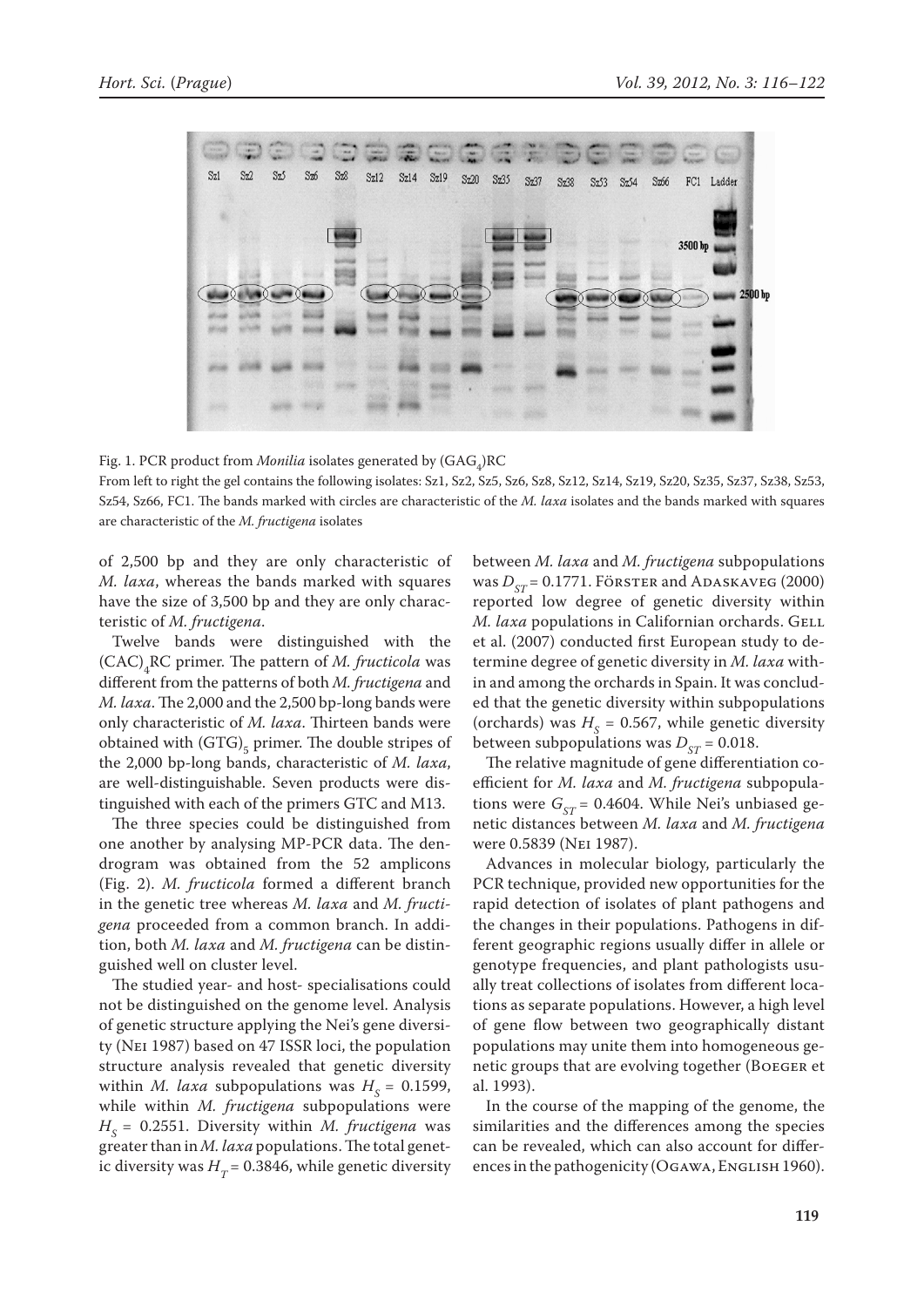

Fig. 2. Phenogram generated with the unweighted pair-group method with average cluster analysis of microsatelliteprimer PCR data set from isolates of *M. laxa*, *M. fructigena* and *M. fructicola* from different host plants in Hungary

SNYDER and JONES (1999) also assessed a microsatellite-primer PCR assay with primers  $(GACA)_4$ and (GTG)<sub>5</sub> in order to differentiate *M. laxa* from *M. fructicola*. The obtained DNA fingerprints showed that there was a little intraspecific variation with both primers, but the banding patterns clearly distinguished *M. laxa* from *M. fructicola*. FÖRSTER and ADASKAVEG (2000) found minor genetic variability among the Californian isolates of *M. laxa* with the analysis of the MP-PCR data set.

In another experiment the microsatellite primer M13 amplified a 735-bp DNA fragment from *M. fructicola* and a 732-bp fragment from *M. laxa* that were not differentiable in a 1.5% agarose gel, but the nucleotide sequences of these two fragments showed significant differences with an overall 58% dissimilarity (Ma et al. 2003). They found microsatellite primers that also generated unique bands for species other than *M. fructicola* (Weising et al. 1995; Ma et al. 2001).

In addition to the degree of the developing variability it is also important to deal with host specialization. It is worth observing the possible host specialisation during the genetic mapping and it is also worth studying of the genetic evolution of the populations. In the study, similarly to the one conducted by GELL et al. (2007), no relationship was found in clustering among isolates according to the year of isolation or original host plant. According to this fact and the considerable variability within the populations revealed with MP-PCR, it might be concluded that there was no host specialisation in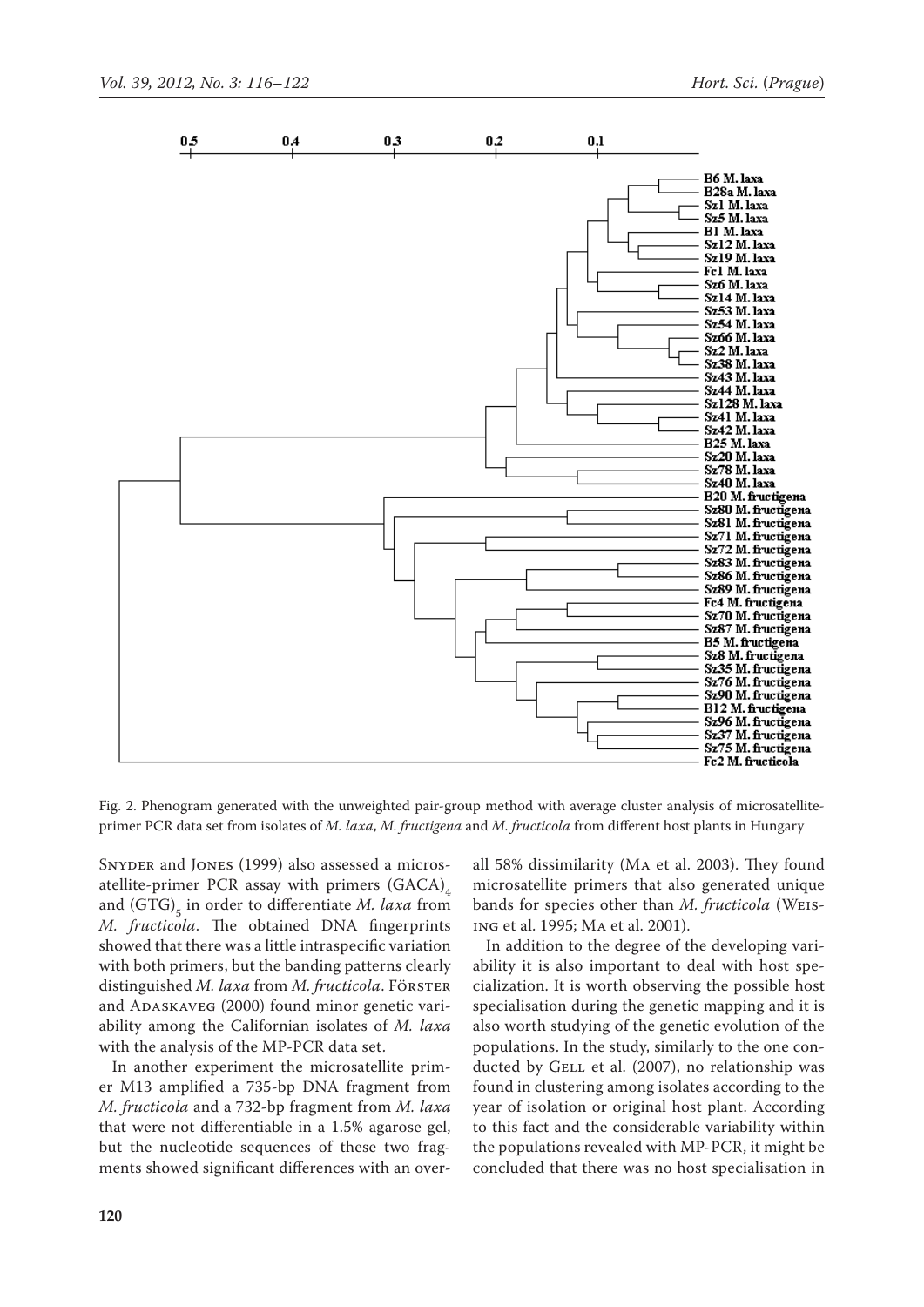the investigated *Monilinia* population in Hungary. Gril et al. (2008) carried out an analysis with AFLP marker system which shows that *Monilinia* isolates were not grouped according to geographic origin.

The geographic isolation disappeared with globalisation presenting plant pathogens, their biotypes and physiological races within a species, with unlimited possibilities to spread among the continents and the countries (Vajna 2007). The conidia can easily be conveyed from one place to the other with cargoes or through the air. Considering the great variability within *Monilinia* isolates it is imperative to closely monitor the population of *Monilinia* isolates in order to act promptly once more pathogenic, aggressive, host-specific and perhaps fungicide-resistant genotype appears.

### **Acknowledgements**

We would like to thank L. Vajna (HAS) for providing the almond isolate and the Central Agriculture Office Central Laboratory for Pest Diagnosis of the *M. fructicola* isolate for this study.

#### **References**

- Batra L.R., 1991. World species of *Monilinia* (fungi): Their ecology, biosystematics and control. Mycologia Memoir, *16*: 135.
- BOEGER J.M., CHEN R.S., MCDONALD B., 1993. Gene flow between geographic populations of *Mycosphaerella graminicola* (anamorph *Septoria tritici*) detected with restriction fragment length polymorphism markers. Phytopathology, *83*: 1148–1154.
- BYRDE R.J.W., WILLETTS H.J., 1977. The Brown Rot Fungi of Fruit: Their Biology and Control. Oxford, Pergamon Press.
- COTE M.J., TARDIF M.C., MELDRUM A.J., 2004. Identification of *Monilinia fructigena, M. fructicola, M. laxa* and *Monilia polystroma* on inoculated and naturally infected fruit using multiplex PCR. Plant Disease, *88*: 1219–1225.
- Council Directive 77/93/EEC of 21 December 1976 on protective measures against the introduction into the Member States of harmful organisms of plants or plant products. 31/01/1977. Official Journal L 026: 20–54.
- Council Directive 2000/29/EC of 8 May 2000 on protective measures against the introduction into the Community of organisms harmful to plants or plant products and against their spread within the Community. 10/07/2000. Official Journal L 169: 1–112.
- FÖRSTER H., ADASKAVEG J.E., 2000. Early brown rot infections in sweet cherry fruit are detected by *Monilinia*specific DNA primers. Phytopathology, *90*: 171–178.
- Fulton C.E., Brown A.E., 1997. Use of SSU rDNA group-I intron to distinguish *Monilinia fructicola* from *M. laxa* and *M. fructigena*. FEMS Microbiology Letters, *157*: 307–312.
- Gell I., Larena I., Melgarejo P., 2007. Genetic diversity in *Monilia laxa* populations in Peach Orchards in Spain. Journal of Phytopathology, *155*: 549–556.
- Gril T., Celar F., Munda A., Javornik B., Jakse J., 2008. AFLP analysis of intraspecific variation between *Monilinia laxa*  isolates from different hosts. Plant Disease, *92*: 1616–1624.
- Holb I., 2003. The brown rot fungi of fruit crops (*Monilia*  sp.): I. Important features of their biology. International Journal of Horticultural Science, *9*: 23–36.
- Ioos R., Frey P., 2000. Genomic variation within *Monilinia laxa*, *M. Fructigena* and *M. Fructicola*, and application of species identification by PCR. European Journal of Plant Pathology, *106*: 373–378.
- Intelmann F., Spring O., 2002. Analysis of total DNA by minisatellite and simple sequence repeat primers for the use of population studies in *Plasmopara halstedii*. Canadian Journal of Microbiology, *48*: 555–559.
- Kiss A., 2007. Új *Monilia* faj veszélyezteti a gyümölcsösöket (New *Monilia* species endanger orchards). Gyakorlati Agrofórum, *18*: 34–37.
- Lane C.R., 2002. A synoptic key for differentiation of *Monilinia fructicola*, *M. fructigena* and *laxa*, based on examination of cultural characters. Bulletin OEPP/EPPO Bulletin, *32*: 507–511.
- Ma Z., Luo Y., Michailides T.J., 2003. Nested PCR assays for detection of *Monilinia fructicola* in stone fruit orchards and *Botryosphaeria dothidea* from pistachios in California. Journal of Phytopathology, *151*: 312–322.
- Ma Z., Boehm E.W.A., Lou Y., Michailides T.J., 2001. Population structure of *Botryosphaeria dothidea* from pistachio and other hosts in California. Phytopathology, *91*: 665–672.
- Nei M., 1987. Molecular Evolutionary Genetics. New York, Columbia University Press.
- OGAWA J.M., ENGLISH H., 1960. Relative pathogenicity of two brown rot fungi, *Sclerotinia laxa* and *Sclerotinia fructigena* on twigs and blossom. Phytopathology, *50*: 550–558.
- PETRÓCZY M., PALKOVICS L., 2006. First report of brown rot caused by *Monilinia fructicola* on imported peach in Hungary. Plant Disease, *90*: 375.
- Rozsnyay Zs., Vajna L., 2001. Monilia járvány a csonthéjasokban. (*Monilia* epidemics in stone fruit plantations). Kertészet és Szőlészet, *29*: 8–10.
- Snyder C.L., Jones A.L., 1999. Genetic variation between strains of *Monilinia fructicola* and *M*. *laxa* isolated from cherries in Michigan. Canadian Journal of Plant Pathology, *21*: 70–77.
- Takezaki N., Nei M., 1996. Genetic distance and reconstruction of phylogenetic trees from microsatellite DNA. Genetics Society of America, *144*: 389–399.